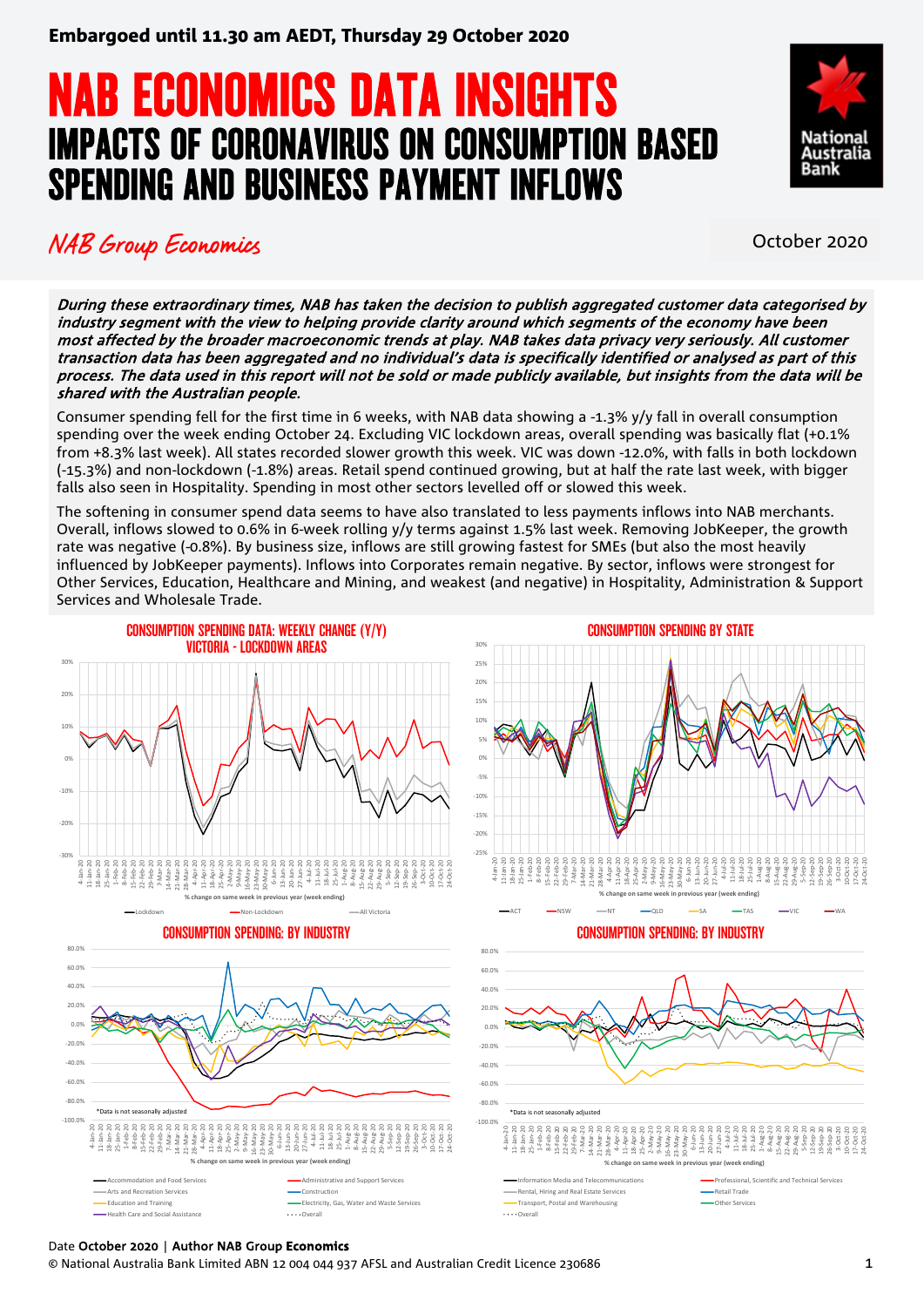

- NAB's latest Data Insights show a -1.3% y/y fall in overall consumption spending in the week ending October 24 (+3.8% last week). Australia (excluding Victorian lockdown areas), slowed to +0.1% (+8.3% last week).
- All states recorded lower growth this week. In VIC, overall spending fell -12.0% (-7.2% last week). Spending in lockdown areas fell -15.3% (-11.3% last week), with non-lock down areas also recording its first weekly fall since mid-August (-1.8%). Spending growth this week was highest in WA (+7.2%), QLD (+4.2%), TAS (+4.2%), and slowest in NSW (+1.6%), SA (2.7%) and the NT (+3.5%). Spending fell in the ACT (-0.5%).
- In key sectors, Retail spend was above last year, but slower (7.1% vs. 14.7% last week). Retail spend slowed in all subindustries, with food retailing, motor vehicles & parts and other store-based retailing leading the way. At the group level, specialised food, electrical and hardware, building & gardening supplies led growth this week, with vehicle sales up for a sixth week. Clothing, footwear & personal and fuel still weak and worse than last week. Hospitality spend fell -10.5% (-7.8% last week), dragged down by big falls in Accommodation (-37.6%), with spend on Food & Beverages flat (-0.8%).
- Most other sectors levelled off or slowed this week. Construction eased to 9.3% (21.3% last week), driven by building completion services, after a boost from residential building last week. Admin & Support Services was down -74.8%, led by employment services and ongoing weakness in travel agents. Transport, Postal & Warehousing (-46.6%) also down further (with airlines, airport operators and scenic tour operators still weakest, and postal & courier also falling for the second week after previously strong growth). Health spend was back to neutral (+0.1%), with growth slowing in many sub-sectors bar residential care. Arts & Recreation spend rose 15.3% (5.9% last week), with very strong growth in gambling activities.
- Overall, payment inflows into NAB Merchants slowed to 0.6% in 6 week rolling year-on-year terms in the week ending October 24, against 1.5% last week. Removing JobKeeper, the growth rate is negative (-0.8%).
- On Corporate size, SME growth is still the highest at 5.1%, but down from 7.0% last week. This segment is also most heavily driven by JobKeeper (around one-quarter of small business inflows). Inflows remain weakest for Corporates, and fell for the second straight week (-2.0%).
- By industry, inflows fell further in Hospitality (-12.2%), with heavier falls in both Accommodation and Food & Beverage Services. Inflows also fell in Admin & Support Services (-3.0%) and Wholesale (-0.8%). Out-performers this week were Other Services (15.7% from 12.9% last week), Education & Training (12.4% from 16.7% last week), Healthcare (11.4% from 13.4% last week) and Mining (10.0% from 11.1% last week).
- Total inflows into Retail slowed to 8.3% (weakest result since early-July). Payment inflows slowed across all Retail subindustries, but remains strongest for Food Retailing (13.1%) and Other Store-Based Retailing (12.8%). Inflows into Fuel Retailing still falling heavily (-14.4%).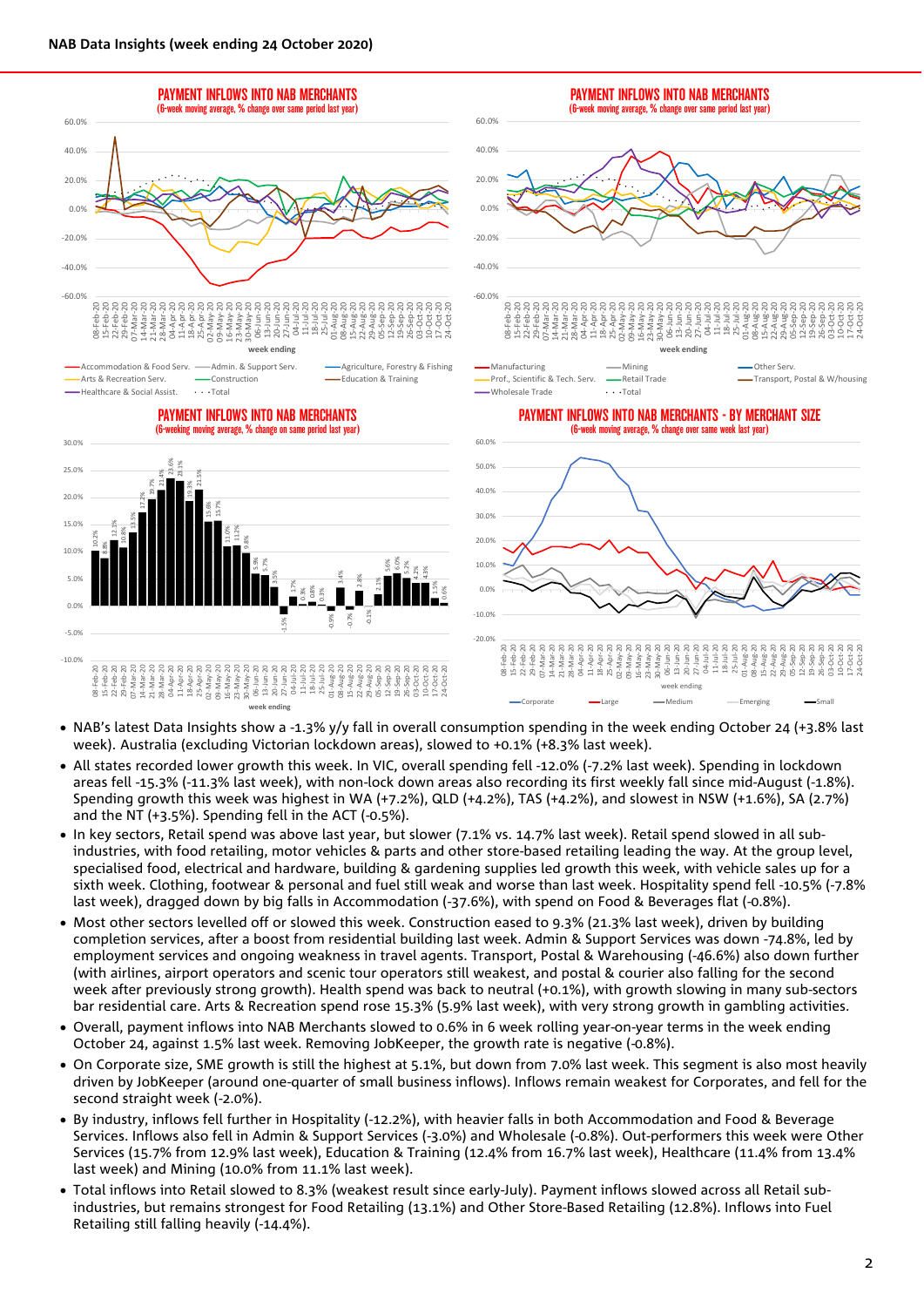## NAB CONSUMPTION-BASED SPENDING BY INDUSTRY SECTOR & SELECTED SUB-INDUSTRIES (year-on-year change on same week in previous year - week ending 24 October 2020)

|                                                                              | % change on same week in<br>previous year** |
|------------------------------------------------------------------------------|---------------------------------------------|
| Accommodation & Food Services (Hospitality)                                  | $-10.5%$                                    |
| Administrative & Support Services (incl. Travel Agents)                      | $-74.8%$                                    |
| <b>Arts &amp; Recreation Services</b>                                        | 15.3%                                       |
| Construction                                                                 | 9.3%                                        |
| <b>Education &amp; Training</b>                                              | $-11.1%$                                    |
| Electricity, Gas & Water & Waste Services                                    | $-13.1%$                                    |
| Healthcare & Social Assistance                                               | 0.1%                                        |
| Information, Media & Telecommunications                                      | $-10.2%$                                    |
| <b>Other Services</b>                                                        | $-1.9%$                                     |
| Professional, Scientific & Technical Services                                | $-5.8%$                                     |
| Rental, Hiring & Real Estate Services                                        | $-12.9%$                                    |
| <b>Retail Trade</b>                                                          | 7.1%                                        |
| Transport, Postal & Warehousing                                              | $-46.6%$                                    |
| <b>TOTAL</b>                                                                 | $-1.3%$                                     |
| <b>Best Performers (Sub-Division)</b>                                        |                                             |
| <b>Building Construction</b><br>$\frac{1}{2}$                                | 132.1%                                      |
| <b>Gambling Activities</b><br>$\overline{\phantom{a}}$                       | 59.9%                                       |
| Waste Collection, Treatment & Disposal Services<br>$\blacksquare$            | 34.0%                                       |
| Library & Other Information Services<br>$\overline{\phantom{a}}$             | 34.0%                                       |
| Internet Publishing & Broadcasting<br>$\overline{\phantom{a}}$               | 31.7%                                       |
| Publishing (except Internet & Music Publishing)                              | 28.4%                                       |
| <b>Residential Care Services</b>                                             | 12.8%                                       |
| <b>Food Retailing</b>                                                        | 12.5%                                       |
| <b>Construction Services</b><br>$\overline{\phantom{a}}$                     | 9.9%                                        |
| Motor Vehicle & Motor Vehicle Parts Retailing                                | 8.5%                                        |
| <b>Worst Performers (Sub-Division)</b>                                       |                                             |
| Air & Space Transport<br>$\overline{\phantom{a}}$                            | $-83.9%$                                    |
| <b>Administrative Services</b><br>$\overline{\phantom{a}}$                   | $-77.6%$                                    |
| Motion Picture & Sound Recording Activities<br>$\overline{\phantom{a}}$      | $-75.1%$                                    |
| Other Transport<br>$\overline{\phantom{a}}$                                  | $-73.1%$                                    |
| Rail Transport<br>$\overline{\phantom{a}}$                                   | $-69.2%$                                    |
| <b>Water Transport</b><br>$\qquad \qquad -$                                  | $-67.2%$                                    |
| <b>Creative &amp; Performing Arts Activities</b><br>$\overline{\phantom{a}}$ | $-54.3%$                                    |

\*This data excludes government services, taxes, direct to consumer manufacturers, mortgage and other credit facility repayments. Spending includes both online and offline transactions. Transaction data may include EFTPOS, Credit Card, BPAY, Bank Transfers, Direct Debits and PayPal services where available.

\*\*Data is not seasonally adjusted.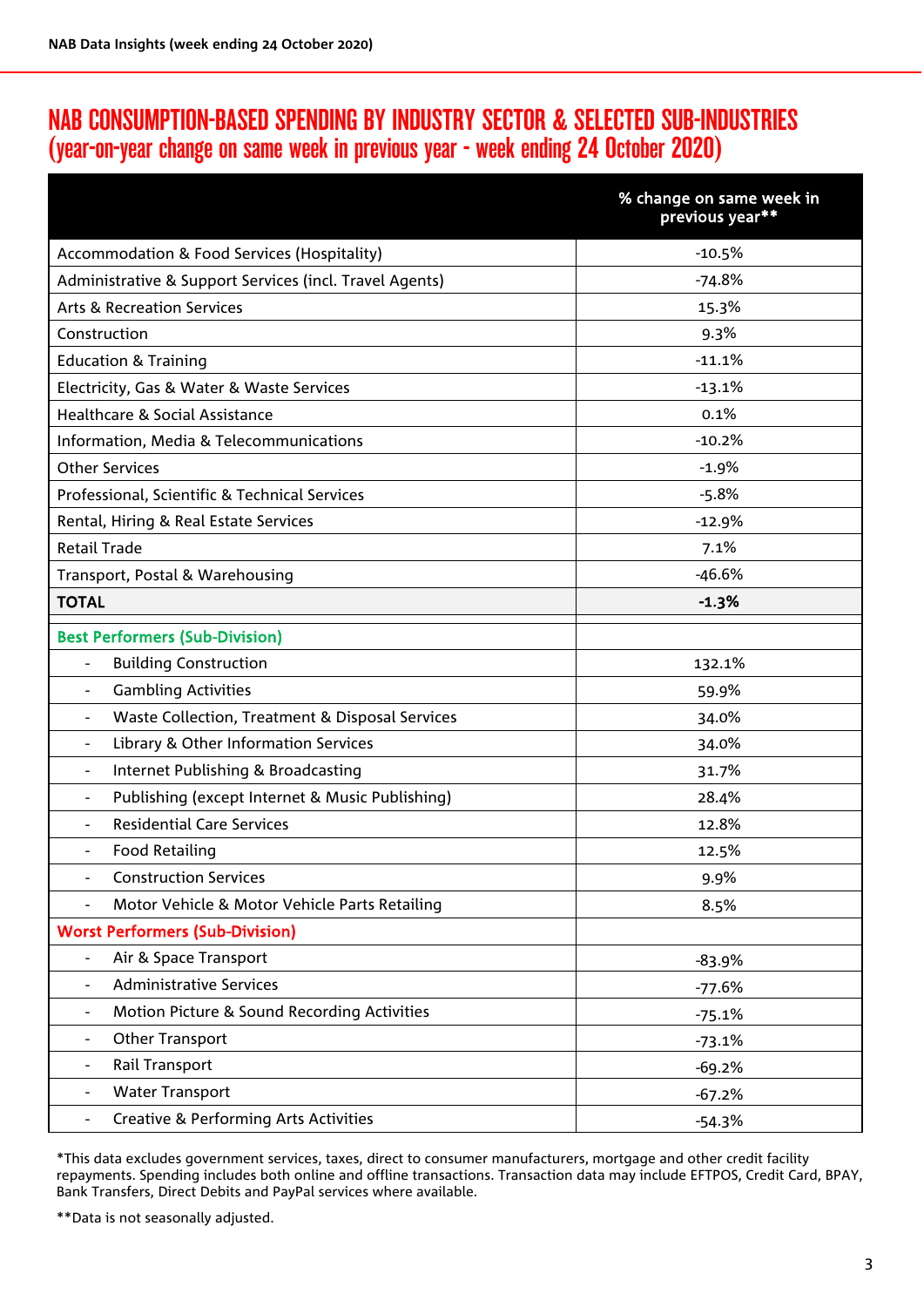## PAYMENT INFLOWS INTO NAB MERCHANTS BY INDUSTRY SECTOR & SELECTED SUB INDUSTRIES (6-week moving avg, year-on-year chg on same period in previous year, 6-wks ended 24 October 2020)

|                                                                              | 6-weeks ending<br>24 October 2020 |
|------------------------------------------------------------------------------|-----------------------------------|
| <b>Accommodation &amp; Food Services</b>                                     | $-12.2%$                          |
| <b>Administration &amp; Support Services</b>                                 | $-3.0%$                           |
| Agriculture, Forestry & Fishing                                              | 5.1%                              |
| <b>Arts &amp; Recreation Services</b>                                        | 0.5%                              |
| Construction                                                                 | 5.3%                              |
| <b>Education &amp; Training</b>                                              | 12.4%                             |
| Healthcare & Social Assistance                                               | 11.4%                             |
| Manufacturing                                                                | 7.0%                              |
| Mining                                                                       | 10.0%                             |
| <b>Other Services</b>                                                        | 15.7%                             |
| Professional, Scientific & Technical Services                                | 0.8%                              |
| <b>Retail Trade</b>                                                          | 8.3%                              |
| Transport, Postal & Warehousing                                              | 2.5%                              |
| <b>Wholesale Trade</b>                                                       | $-0.8%$                           |
| <b>TOTAL</b>                                                                 | 0.6%                              |
| <b>Business Size</b>                                                         |                                   |
| Small<br>$\blacksquare$                                                      | 5.1%                              |
| Emerging<br>$\overline{\phantom{a}}$                                         | 0.6%                              |
| Medium<br>$\blacksquare$                                                     | 2.3%                              |
| Large                                                                        | 0.5%                              |
| Corporate                                                                    | $-2.0%$                           |
| <b>Best Performers (Sub-Division)</b>                                        |                                   |
| Postal & Courier Pick-up & Delivery Services<br>$\overline{\phantom{a}}$     | 159.7%                            |
| Rail Transport<br>$\overline{\phantom{a}}$                                   | 40.8%                             |
| <b>Exploration &amp; Other Mining Support Services</b>                       | 40.4%                             |
| Petroleum & Coal Product Manufacturing<br>$\overline{\phantom{a}}$           | 38.1%                             |
| <b>Gambling Activities</b><br>$\overline{\phantom{a}}$                       | 29.5%                             |
| Basic Chemical & Chemical Product Manufacturing                              | 27.9%                             |
| Machinery & Equipment Manufacturing<br>$\qquad \qquad -$                     | 27.9%                             |
| <b>Worst Performers (Sub-Division)</b>                                       |                                   |
| <b>Heritage Activities</b><br>$\overline{\phantom{a}}$                       | $-59.0%$                          |
| Air & Space Transport<br>$\overline{\phantom{a}}$                            | $-56.2%$                          |
| <b>Creative &amp; Performing Arts Activities</b><br>$\overline{\phantom{a}}$ | $-40.5%$                          |
| <b>Warehousing &amp; Storage Services</b><br>$\overline{\phantom{a}}$        | $-38.4%$                          |
| <b>Sports &amp; Recreation Activities</b>                                    | $-26.1%$                          |
| Coal Mining                                                                  | $-25.3%$                          |
| Accommodation                                                                | $-23.3%$                          |

\* Payment Inflows are credits to a NAB merchant's account that is not a financing credit from NAB or a transfer from related accounts.